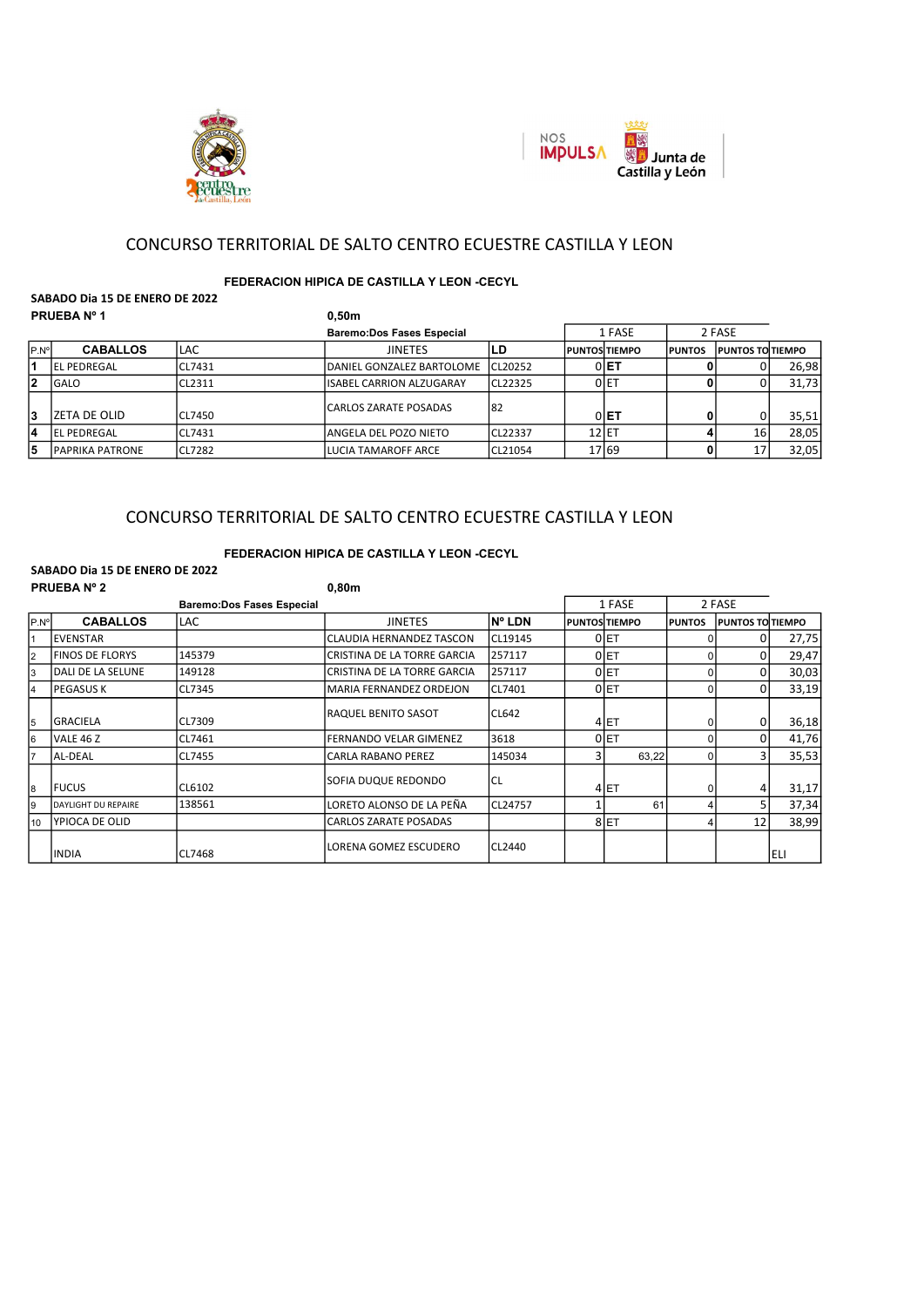### FEDERACION HIPICA DE CASTILLA Y LEON -CECYL

#### SABADO Dia 15 DE ENERO DE 2022 PRUEBA Nº 3 1 M

| 1 FASE<br>2 FASE<br><b>Baremo:Dos Fases Especial</b><br>lp.nºl <b>caballos</b><br><b>PUNTOS TIEMPO</b><br><b>Nº LDN</b><br><b>JINETES</b><br>LAC<br><b>PUNTOS</b><br>Ipuntos toltiempo<br><b>CONNERY DE OLID</b><br>0<br>134921<br>$\Omega$<br>$\mathbf{0}$<br><b>GADEA DIEZ RENEDO</b><br>249360<br>0<br>35,22<br>$\overline{2}$<br>ole.t<br>0<br>$\Omega$<br>35,6<br><b>LYDANIA KV</b><br>149577<br><b>IRIA COBOS CAO</b><br>190215<br>$\frac{3}{4}$<br>0 E.T<br>0<br>36,91<br>$\Omega$<br><b>ROCK</b><br>CL7212<br>ALBA MANSO HERRERO<br>CL15400<br>4<br>OLE.T<br>CHIMENE DE BLONDE<br>4<br>27,47<br>CL7456<br><b>CLAUDIA SANZ AYUSO</b><br>CL21585<br>$\overline{5}$<br>0<br>$4$ E.T<br>29,53<br><b>ULISES DE RIAZA</b><br><b>CL5585</b><br><b>MACARENA CUBILLO FRAILE</b><br>CL13890<br>4<br>CL10836<br>SARA DUQUE REDONDO<br><b>INDIA</b><br>CL7468<br>$4$ E.T<br>0<br>32,4<br>4<br>$4$ E.T<br>0<br><b>BOTANA</b><br>33,83<br>147459<br><b>VASILENA BOTEVA</b><br>223338<br>4<br>$4$ E.T<br>0<br>4<br>34,04<br><b>ZELECTRA BARELIERE Z</b><br>ANA GARCIA DE PABLO<br>CL2308<br>CL6801<br><b>VEGAYC</b><br><b>RUBEN DE DIEGO SANZ</b><br>0<br>CL7324<br>CL16206<br>$4$ E.T<br>34,62<br>4<br>$\overline{10}$<br>$\Omega$<br>$4$ E.T<br>4<br>AMELIE<br>34,62<br>CL7401<br><b>LUIS VENTAS</b><br>cl642<br>RAQUEL BENITO SASOT<br><b>IELVIRA</b><br>$4$ <sub>E</sub> .T<br>0<br>CL3262<br>35,28<br>4<br>$\overline{12}$<br>$\overline{0}$<br>2291<br>4<br>63,28<br>4<br>36,97<br>CL7448<br><b>QUADINA</b><br><b>ENRIQUE GARCIA GALLARDO</b><br>$\overline{13}$<br>ole.t<br>$\overline{4}$<br>4<br>38,17<br>149747<br>68654<br>ISOLIA DE QUIJAS<br><b>LUCIA BLANCO RUIZ</b><br>$\overline{14}$<br>$\mathbf 0$<br>le.t<br>lyoyo rg<br>38,53<br>RODRIGO RUBIA GOMEZ<br>12068<br>4<br>CL6756<br>4<br>$\overline{15}$<br>$\overline{7}$<br>0<br>$\overline{7}$<br>63,59<br><b>ETOULON DE LAS LLAMOSAS</b><br>38,92<br><b>VICTOR GOMEZ</b><br>$\overline{16}$<br>$4$ <sub>E</sub> .T<br>4<br>8<br>32,58<br><b>GORO</b><br><b>CL9785</b><br>CL7451<br>PAULA TEJEDOR RODRIGUEZ<br>$\overline{17}$<br>llucifer mz<br>149578<br>MARIA GOMILA SOTO<br>67955<br>$4$ E.T<br>4<br>8<br>36,96<br>$\overline{18}$<br>$\mathbf 0$<br>8<br><b>DEVIL COCO</b><br>8 <sub>IE.T</sub><br>143459<br>39,69<br>411<br>PABLO GARCIA-GALLARDO<br>$\overline{19}$<br>OLE.T<br>10<br>10<br>48,34<br><b>TRUHAN</b><br>CL17937<br>LORENA CASADO DE MATA<br>$\overline{20}$<br><b>IELENDIL DE GEEN</b><br>8E.T<br>4<br>12<br>133795<br>FCO OLIVER QUINZANO<br>CL5706<br>34,62<br><b>NATAN YC</b><br>CARLOS VILLALVILLA FERNANDEZ<br>1263<br>CL7370<br>$4$ <sub>E</sub> .T<br>10<br>14<br>43,17<br>$\overline{22}$<br><b>COVA EG</b><br>138683<br>115988<br>$8$ E.T<br>23<br>15,00<br>JARA SANCHEZ RODRIGUEZ<br>48,95<br>SOFIA HERRAIZ MARTINEZ<br>CL19493<br>23 FUCUS<br>CL6102<br>8<br>70,12<br>33<br>41<br>$\overline{24}$<br><b>SURTLE BOWL</b><br>3731<br>139120<br>ELI<br><b>KONSTANTIN GEORGIEV</b> |                                      |  |  |  |  |  |  |
|----------------------------------------------------------------------------------------------------------------------------------------------------------------------------------------------------------------------------------------------------------------------------------------------------------------------------------------------------------------------------------------------------------------------------------------------------------------------------------------------------------------------------------------------------------------------------------------------------------------------------------------------------------------------------------------------------------------------------------------------------------------------------------------------------------------------------------------------------------------------------------------------------------------------------------------------------------------------------------------------------------------------------------------------------------------------------------------------------------------------------------------------------------------------------------------------------------------------------------------------------------------------------------------------------------------------------------------------------------------------------------------------------------------------------------------------------------------------------------------------------------------------------------------------------------------------------------------------------------------------------------------------------------------------------------------------------------------------------------------------------------------------------------------------------------------------------------------------------------------------------------------------------------------------------------------------------------------------------------------------------------------------------------------------------------------------------------------------------------------------------------------------------------------------------------------------------------------------------------------------------------------------------------------------------------------------------------------------------------------------------------------------------------------------------------------------------------------------------------------------------------------------------------------------------------------------------------------------------------------------------------------------------------------------------------------------------------------------------------------------------------------------------------------------------------------------------------------------------------------------------------------------------------------------------------------------------------------------------|--------------------------------------|--|--|--|--|--|--|
|                                                                                                                                                                                                                                                                                                                                                                                                                                                                                                                                                                                                                                                                                                                                                                                                                                                                                                                                                                                                                                                                                                                                                                                                                                                                                                                                                                                                                                                                                                                                                                                                                                                                                                                                                                                                                                                                                                                                                                                                                                                                                                                                                                                                                                                                                                                                                                                                                                                                                                                                                                                                                                                                                                                                                                                                                                                                                                                                                                            |                                      |  |  |  |  |  |  |
|                                                                                                                                                                                                                                                                                                                                                                                                                                                                                                                                                                                                                                                                                                                                                                                                                                                                                                                                                                                                                                                                                                                                                                                                                                                                                                                                                                                                                                                                                                                                                                                                                                                                                                                                                                                                                                                                                                                                                                                                                                                                                                                                                                                                                                                                                                                                                                                                                                                                                                                                                                                                                                                                                                                                                                                                                                                                                                                                                                            |                                      |  |  |  |  |  |  |
|                                                                                                                                                                                                                                                                                                                                                                                                                                                                                                                                                                                                                                                                                                                                                                                                                                                                                                                                                                                                                                                                                                                                                                                                                                                                                                                                                                                                                                                                                                                                                                                                                                                                                                                                                                                                                                                                                                                                                                                                                                                                                                                                                                                                                                                                                                                                                                                                                                                                                                                                                                                                                                                                                                                                                                                                                                                                                                                                                                            | $\overline{1}$                       |  |  |  |  |  |  |
|                                                                                                                                                                                                                                                                                                                                                                                                                                                                                                                                                                                                                                                                                                                                                                                                                                                                                                                                                                                                                                                                                                                                                                                                                                                                                                                                                                                                                                                                                                                                                                                                                                                                                                                                                                                                                                                                                                                                                                                                                                                                                                                                                                                                                                                                                                                                                                                                                                                                                                                                                                                                                                                                                                                                                                                                                                                                                                                                                                            |                                      |  |  |  |  |  |  |
|                                                                                                                                                                                                                                                                                                                                                                                                                                                                                                                                                                                                                                                                                                                                                                                                                                                                                                                                                                                                                                                                                                                                                                                                                                                                                                                                                                                                                                                                                                                                                                                                                                                                                                                                                                                                                                                                                                                                                                                                                                                                                                                                                                                                                                                                                                                                                                                                                                                                                                                                                                                                                                                                                                                                                                                                                                                                                                                                                                            |                                      |  |  |  |  |  |  |
|                                                                                                                                                                                                                                                                                                                                                                                                                                                                                                                                                                                                                                                                                                                                                                                                                                                                                                                                                                                                                                                                                                                                                                                                                                                                                                                                                                                                                                                                                                                                                                                                                                                                                                                                                                                                                                                                                                                                                                                                                                                                                                                                                                                                                                                                                                                                                                                                                                                                                                                                                                                                                                                                                                                                                                                                                                                                                                                                                                            |                                      |  |  |  |  |  |  |
|                                                                                                                                                                                                                                                                                                                                                                                                                                                                                                                                                                                                                                                                                                                                                                                                                                                                                                                                                                                                                                                                                                                                                                                                                                                                                                                                                                                                                                                                                                                                                                                                                                                                                                                                                                                                                                                                                                                                                                                                                                                                                                                                                                                                                                                                                                                                                                                                                                                                                                                                                                                                                                                                                                                                                                                                                                                                                                                                                                            |                                      |  |  |  |  |  |  |
|                                                                                                                                                                                                                                                                                                                                                                                                                                                                                                                                                                                                                                                                                                                                                                                                                                                                                                                                                                                                                                                                                                                                                                                                                                                                                                                                                                                                                                                                                                                                                                                                                                                                                                                                                                                                                                                                                                                                                                                                                                                                                                                                                                                                                                                                                                                                                                                                                                                                                                                                                                                                                                                                                                                                                                                                                                                                                                                                                                            | 6                                    |  |  |  |  |  |  |
|                                                                                                                                                                                                                                                                                                                                                                                                                                                                                                                                                                                                                                                                                                                                                                                                                                                                                                                                                                                                                                                                                                                                                                                                                                                                                                                                                                                                                                                                                                                                                                                                                                                                                                                                                                                                                                                                                                                                                                                                                                                                                                                                                                                                                                                                                                                                                                                                                                                                                                                                                                                                                                                                                                                                                                                                                                                                                                                                                                            | 7                                    |  |  |  |  |  |  |
|                                                                                                                                                                                                                                                                                                                                                                                                                                                                                                                                                                                                                                                                                                                                                                                                                                                                                                                                                                                                                                                                                                                                                                                                                                                                                                                                                                                                                                                                                                                                                                                                                                                                                                                                                                                                                                                                                                                                                                                                                                                                                                                                                                                                                                                                                                                                                                                                                                                                                                                                                                                                                                                                                                                                                                                                                                                                                                                                                                            | $\overline{\overline{\overline{8}}}$ |  |  |  |  |  |  |
|                                                                                                                                                                                                                                                                                                                                                                                                                                                                                                                                                                                                                                                                                                                                                                                                                                                                                                                                                                                                                                                                                                                                                                                                                                                                                                                                                                                                                                                                                                                                                                                                                                                                                                                                                                                                                                                                                                                                                                                                                                                                                                                                                                                                                                                                                                                                                                                                                                                                                                                                                                                                                                                                                                                                                                                                                                                                                                                                                                            | 9                                    |  |  |  |  |  |  |
|                                                                                                                                                                                                                                                                                                                                                                                                                                                                                                                                                                                                                                                                                                                                                                                                                                                                                                                                                                                                                                                                                                                                                                                                                                                                                                                                                                                                                                                                                                                                                                                                                                                                                                                                                                                                                                                                                                                                                                                                                                                                                                                                                                                                                                                                                                                                                                                                                                                                                                                                                                                                                                                                                                                                                                                                                                                                                                                                                                            |                                      |  |  |  |  |  |  |
|                                                                                                                                                                                                                                                                                                                                                                                                                                                                                                                                                                                                                                                                                                                                                                                                                                                                                                                                                                                                                                                                                                                                                                                                                                                                                                                                                                                                                                                                                                                                                                                                                                                                                                                                                                                                                                                                                                                                                                                                                                                                                                                                                                                                                                                                                                                                                                                                                                                                                                                                                                                                                                                                                                                                                                                                                                                                                                                                                                            | 11                                   |  |  |  |  |  |  |
|                                                                                                                                                                                                                                                                                                                                                                                                                                                                                                                                                                                                                                                                                                                                                                                                                                                                                                                                                                                                                                                                                                                                                                                                                                                                                                                                                                                                                                                                                                                                                                                                                                                                                                                                                                                                                                                                                                                                                                                                                                                                                                                                                                                                                                                                                                                                                                                                                                                                                                                                                                                                                                                                                                                                                                                                                                                                                                                                                                            |                                      |  |  |  |  |  |  |
|                                                                                                                                                                                                                                                                                                                                                                                                                                                                                                                                                                                                                                                                                                                                                                                                                                                                                                                                                                                                                                                                                                                                                                                                                                                                                                                                                                                                                                                                                                                                                                                                                                                                                                                                                                                                                                                                                                                                                                                                                                                                                                                                                                                                                                                                                                                                                                                                                                                                                                                                                                                                                                                                                                                                                                                                                                                                                                                                                                            |                                      |  |  |  |  |  |  |
|                                                                                                                                                                                                                                                                                                                                                                                                                                                                                                                                                                                                                                                                                                                                                                                                                                                                                                                                                                                                                                                                                                                                                                                                                                                                                                                                                                                                                                                                                                                                                                                                                                                                                                                                                                                                                                                                                                                                                                                                                                                                                                                                                                                                                                                                                                                                                                                                                                                                                                                                                                                                                                                                                                                                                                                                                                                                                                                                                                            |                                      |  |  |  |  |  |  |
|                                                                                                                                                                                                                                                                                                                                                                                                                                                                                                                                                                                                                                                                                                                                                                                                                                                                                                                                                                                                                                                                                                                                                                                                                                                                                                                                                                                                                                                                                                                                                                                                                                                                                                                                                                                                                                                                                                                                                                                                                                                                                                                                                                                                                                                                                                                                                                                                                                                                                                                                                                                                                                                                                                                                                                                                                                                                                                                                                                            |                                      |  |  |  |  |  |  |
|                                                                                                                                                                                                                                                                                                                                                                                                                                                                                                                                                                                                                                                                                                                                                                                                                                                                                                                                                                                                                                                                                                                                                                                                                                                                                                                                                                                                                                                                                                                                                                                                                                                                                                                                                                                                                                                                                                                                                                                                                                                                                                                                                                                                                                                                                                                                                                                                                                                                                                                                                                                                                                                                                                                                                                                                                                                                                                                                                                            |                                      |  |  |  |  |  |  |
|                                                                                                                                                                                                                                                                                                                                                                                                                                                                                                                                                                                                                                                                                                                                                                                                                                                                                                                                                                                                                                                                                                                                                                                                                                                                                                                                                                                                                                                                                                                                                                                                                                                                                                                                                                                                                                                                                                                                                                                                                                                                                                                                                                                                                                                                                                                                                                                                                                                                                                                                                                                                                                                                                                                                                                                                                                                                                                                                                                            |                                      |  |  |  |  |  |  |
|                                                                                                                                                                                                                                                                                                                                                                                                                                                                                                                                                                                                                                                                                                                                                                                                                                                                                                                                                                                                                                                                                                                                                                                                                                                                                                                                                                                                                                                                                                                                                                                                                                                                                                                                                                                                                                                                                                                                                                                                                                                                                                                                                                                                                                                                                                                                                                                                                                                                                                                                                                                                                                                                                                                                                                                                                                                                                                                                                                            |                                      |  |  |  |  |  |  |
|                                                                                                                                                                                                                                                                                                                                                                                                                                                                                                                                                                                                                                                                                                                                                                                                                                                                                                                                                                                                                                                                                                                                                                                                                                                                                                                                                                                                                                                                                                                                                                                                                                                                                                                                                                                                                                                                                                                                                                                                                                                                                                                                                                                                                                                                                                                                                                                                                                                                                                                                                                                                                                                                                                                                                                                                                                                                                                                                                                            |                                      |  |  |  |  |  |  |
|                                                                                                                                                                                                                                                                                                                                                                                                                                                                                                                                                                                                                                                                                                                                                                                                                                                                                                                                                                                                                                                                                                                                                                                                                                                                                                                                                                                                                                                                                                                                                                                                                                                                                                                                                                                                                                                                                                                                                                                                                                                                                                                                                                                                                                                                                                                                                                                                                                                                                                                                                                                                                                                                                                                                                                                                                                                                                                                                                                            |                                      |  |  |  |  |  |  |
|                                                                                                                                                                                                                                                                                                                                                                                                                                                                                                                                                                                                                                                                                                                                                                                                                                                                                                                                                                                                                                                                                                                                                                                                                                                                                                                                                                                                                                                                                                                                                                                                                                                                                                                                                                                                                                                                                                                                                                                                                                                                                                                                                                                                                                                                                                                                                                                                                                                                                                                                                                                                                                                                                                                                                                                                                                                                                                                                                                            | 21                                   |  |  |  |  |  |  |
|                                                                                                                                                                                                                                                                                                                                                                                                                                                                                                                                                                                                                                                                                                                                                                                                                                                                                                                                                                                                                                                                                                                                                                                                                                                                                                                                                                                                                                                                                                                                                                                                                                                                                                                                                                                                                                                                                                                                                                                                                                                                                                                                                                                                                                                                                                                                                                                                                                                                                                                                                                                                                                                                                                                                                                                                                                                                                                                                                                            |                                      |  |  |  |  |  |  |
|                                                                                                                                                                                                                                                                                                                                                                                                                                                                                                                                                                                                                                                                                                                                                                                                                                                                                                                                                                                                                                                                                                                                                                                                                                                                                                                                                                                                                                                                                                                                                                                                                                                                                                                                                                                                                                                                                                                                                                                                                                                                                                                                                                                                                                                                                                                                                                                                                                                                                                                                                                                                                                                                                                                                                                                                                                                                                                                                                                            |                                      |  |  |  |  |  |  |
|                                                                                                                                                                                                                                                                                                                                                                                                                                                                                                                                                                                                                                                                                                                                                                                                                                                                                                                                                                                                                                                                                                                                                                                                                                                                                                                                                                                                                                                                                                                                                                                                                                                                                                                                                                                                                                                                                                                                                                                                                                                                                                                                                                                                                                                                                                                                                                                                                                                                                                                                                                                                                                                                                                                                                                                                                                                                                                                                                                            |                                      |  |  |  |  |  |  |

# PRUEBA Nº 4 1,10M

|                         |                                     |            | <b>Baremo:Dos Fases Especial</b>  |               | 1 FASE       |                      | 2 FASE         |                    |       |
|-------------------------|-------------------------------------|------------|-----------------------------------|---------------|--------------|----------------------|----------------|--------------------|-------|
|                         | <b>CABALLOS</b>                     | <b>LAC</b> | <b>JINETES</b>                    | LD            |              | <b>PUNTOS TIEMPO</b> | <b>PUNTOS</b>  | Ι ΤΟΤΑΙ ΡUΝΙΤΙΕΜΡΟ |       |
| $\overline{1}$          | <b>PRETTY WOMEN</b>                 | CL6127     | <b>TERESA VILORIA GUTIERREZ</b>   | CL9623        |              | 0 E.T                | $\overline{0}$ | $\Omega$           | 26,97 |
| $\overline{2}$          | <b>CYBELLE DE LA LANDE</b>          | 127378     | JIMENA BRAVO SEGOVIA              | 88666         |              | 0 E.T                | 0              | 0                  | 28,38 |
| $\overline{\mathbf{3}}$ | LINDA DC                            |            | <b>CARLOS ZARATE POSADAS</b>      | 82            |              | ole.t                | $\mathbf{0}$   | 0                  | 29,86 |
| $\overline{4}$          | <b>GIRALDA CONNOR</b>               | 144167     | AMAIA MARTINEZ AVALOS             | 144161        |              | 0 E.T                | $\overline{0}$ | 0                  | 29,87 |
| 5                       | JAKARTA DE TORRES                   | 144204     | CLAUDIA DIAZ AVERTURO             | 142422        |              | OLE.T                | $\overline{0}$ | $\Omega$           | 30,18 |
| 6                       | <b>BRAVE DE SOLER</b>               | 109350     | <b>VIRGINIA CASTRO SANZ</b>       | 60871         |              | 0 E.T                | $\overline{0}$ | 0                  | 30,28 |
| 7                       | IYUCATAN                            |            | ALEJANDRO VALLADOLID              |               |              | OLE.T                | $\overline{0}$ | $\Omega$           | 32,78 |
| $\overline{\mathbf{8}}$ | CALYS DE BLONDEL                    |            | <b>CARLOS ZARATE POSADAS</b>      |               |              | 0 E.T                | $\Omega$       | $\Omega$           | 33,33 |
| <b>g</b>                | <b>IDEFIX VAN'THOF TE RUYTE</b>     | 149603     | NICOLAS SUAREZ TORO               | 207055        |              | 0 E.T                | 0              | 0                  | 33,52 |
| 10                      | lordoño                             | CL4932     | CARLOS VILLALVILLA FERNANDEZ      | 1263          |              | OIE.T                | 0              | $\Omega$           | 33,79 |
| 11                      | <b>RAPUNZEL</b>                     | 145706     | LUCIA BLANCO RUIZ                 | 68654         |              | OLE.T                | $\overline{0}$ |                    | 35,66 |
|                         | <b>GANGSTER</b>                     |            |                                   |               |              |                      |                |                    |       |
| 12                      | <b>IMONTGOTHIER</b>                 | 142192     | PABLO GARCIA-GALLARDO             | 411           |              | 0 E.T                | 0              | $\Omega$           | 37,63 |
| 13                      | LE GRAND ST                         | CL5640     | JORGE DE SANTOS DE PABLO          | 260377        |              | 0 E.T                | $\overline{0}$ | 0                  | 38,89 |
| 14                      | <b>DATTAR DE RIAZA</b>              | 117340     | <b>ELSA IGLESIAS COLLAR</b>       | <b>CL2545</b> |              | 0 E.T                | 4              | 4                  | 29,13 |
| 15                      | <b>REIKA</b>                        | CL5167     | NURIA SALDAÑA DEL VIGO            | CL14997       |              | $4$ E.T              | $\Omega$       | 4                  | 29,86 |
| 16                      | IMONTANA                            |            | <b>TAMARA DEL RIO</b>             |               |              | OLE.T                | 4              | 4                  | 33,66 |
| 17                      | <b>ORAZY JW VAN DE</b><br>MOERHOEVE | 145200     | <b>ENRIQUE GARCIA GALLARDO</b>    | 2291          |              | $4$ E.T              | 0              | 4                  | 34,94 |
| 18                      | <b>VIVALDI</b>                      | 134090     | <b>IRIA COBOS CAO</b>             | 190215        |              | 8 <sub>IE.T</sub>    | $\overline{0}$ | 8                  | 30,39 |
| 19                      | <b>JALBA DE SOLER</b>               | CL4732     | <b>CARLOS ZARATE POSADAS</b>      | 82            |              | $8$ E.T              | 0              | 8                  | 31,7  |
| 20                      | limola del MASET                    | CL7090     | JOSE MARIA VILORIA HERNANDO (CL23 |               | $\mathbf{q}$ | 64,7                 | $\overline{0}$ | 9                  | 32,04 |
| 21                      | <b>LOANA DE NOGALES</b>             | 142327     | CARLOTA LUZON DE TENA             | 36356         |              | $16$  E.T            | $\overline{0}$ | 16                 | 33,42 |
| 22                      | <b>JORDANIA</b>                     | CL5196     | OLIVER QUINZANO                   |               | 26           | 77,8                 | $\mathbf{0}$   | 26                 | 31,17 |